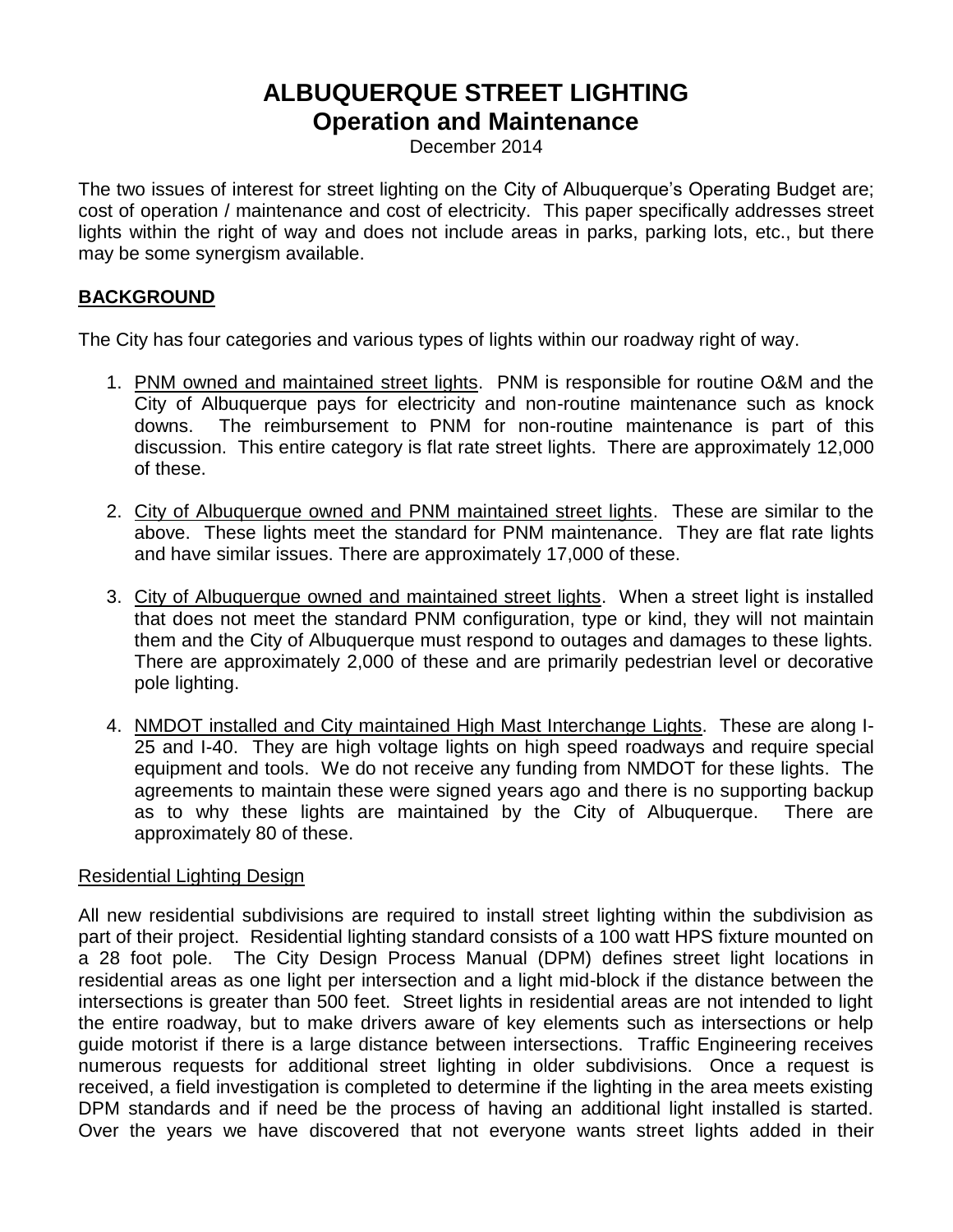neighborhood. If it is determined that a light could be added in order to comply with DPM standards, we require the requestor to have the 4 property owners adjacent to where the light would be installed sign a document stating that they would like to have the light installed. Approximately 15 to 20 street lights are installed each year following this process. The cost for installing these infill lights is paid for out of a bond funds. Cost of a new light in an existing residential area can be from as little as \$8,000 if power is nearby to one recent estimate we received of over \$40,000 (for a single light) if power is far away and we would be required to install a transformer to power the light.

### Major Roadway Lighting Design

The lighting on major roadways is designed to provide a lighting level that is maintained at all points on the roadway and there is a uniform distribution of lighting over the entire roadway, including the adjacent sidewalk. Standard pole/fixture combinations installed on arterials include 250 watt HPS fixtures mounted on 30 foot poles and 400 watt fixtures mounted on 40 foot poles. Lighting fixtures with larger light output mounted higher above the roadway provides the most economical and efficient lighting design. Street lighting installed at lower heights requires additional poles be installed in order to get the required lighting distribution and can result in hot or bright spots on the pavement. Arterial street lighting has historically been installed by the City under individual projects. A request for lighting is received and we review the location to determine the need and then look for a funding source for the project. Arterial lighting that is installed on a roadway near an existing neighborhood can generate as many complaints as it resolves. Light trespass into adjacent residential lots has historically generated a number of complaints.

### Pedestrian Level / Decorative Lighting Design

The approximately 1800 City owned and maintained lights are in high visibility areas. When outages occur they are generally reported immediately and often at multiple levels in the City. The City has never budgeted for staff or equipment to perform inspections or preventive maintenance on these lights. The number of these has grown from 15 a decade ago to 1,800 today. More are planned in some of the current planning and corridor studies. Any new pedestrian or decorative street lights installed are expected to meet a new City standard as implemented in Nob Hill, Lead and Coal, and downtown in front of Convention Center and on 4<sup>th</sup> Street.

#### Electricity Costs

Please refer to Attachment for latest published PNM Electric Service Rates.

# **ISSUE**

The City of Albuquerque does not have a street light maintenance section, street light equipment, or spare parts. At any given time there are a number of PNM Standard street lights out due to burned out bulbs and / or power interruptions. PNM has roving street light crews that replace bulbs and repair damages. Their response time vary depending on the number of lights out in an area and other workloads.

The maintenance of street lighting is currently the responsibility of DMD / Traffic Engineering. Traffic Engineering has the proper labor classifications and proper equipment for the majority of the required street lighting maintenance with exception of the 78 high mast lights. Their primary